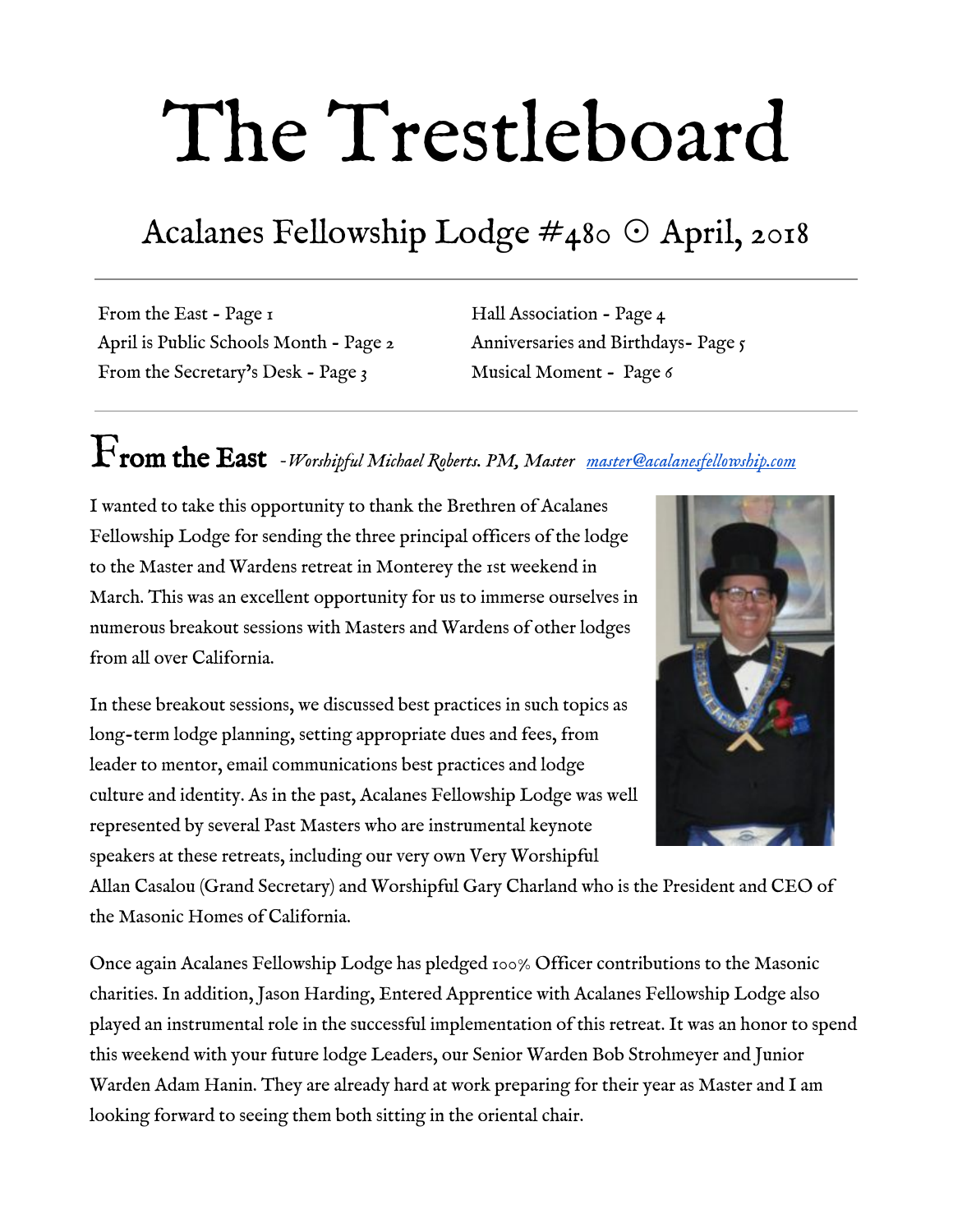The month of April will be another busy month for Acalanes Fellowship Lodge. Our [monthly Stated](https://www.eventbrite.com/custombutton?eid=41095245987) [Meeting](https://www.eventbrite.com/custombutton?eid=41095245987) will take place on Tuesday April 3rd. After dinner we will have guest speaker Kristen Anderson giving us a presentation on the Raising a Reader program in honor of Public Education Month. On Thursday, April 26th at 9am there will be the annual Raising a Reader program event at Bridges Academy which is one of the public schools which has implemented the program. I urge you all to come and see firsthand the importance of promoting literacy to children and how this program continues to make a positive difference in the lives of these amazing students. Our Grand Master, Most Worshipful Bruce Galloway, will be in attendance. On Tuesday, April 24th we will have our monthly lodge social potluck starting at 6:30pm.

Our next degree will take place on Tuesday May 22nd for our 1st degree candidate Mr. Dale Satre at 6:30pm. All Masons are welcome and encouraged to attend.

I look forward to seeing you all soon!

#### April is Public Schools Month *Mark Williams [mark@markwlms.com](mailto:mark@markwlms.com)*



As I am sure you are aware, April is designated as Public Schools Month, a time that the Masons of California recognize and celebrate our long standing support of public schools. This year the East Bay Public Schools Advisory Council and the Grand Lodge of California are sponsoring an event at Bridges Academy at Melrose in Oakland (1325 – 53rd Ave.) on April 26 at 9 AM. Bridges Academy is one of the schools that has implemented the Raising a Reader Program to promote literacy to children

coming from challenged backgrounds and circumstances. This event will provide an opportunity to see firsthand how this program is changing the lives of these students.

Please plan to join us at this event! Our Grand Master Bruce Galloway will be in attendance and it would be great to show the support that local lodges are providing for public education by your attendance. You can RSVP directly at [the Grand Lodge website.](http://www.freemason.org/newsEvents/article.htm?id=11064) You can also let me know personally or at [mark@markwlms.com](mailto:mark@markwlms.com) or 925-285-0630. I can assure you that you will find this a rewarding and inspirational experience!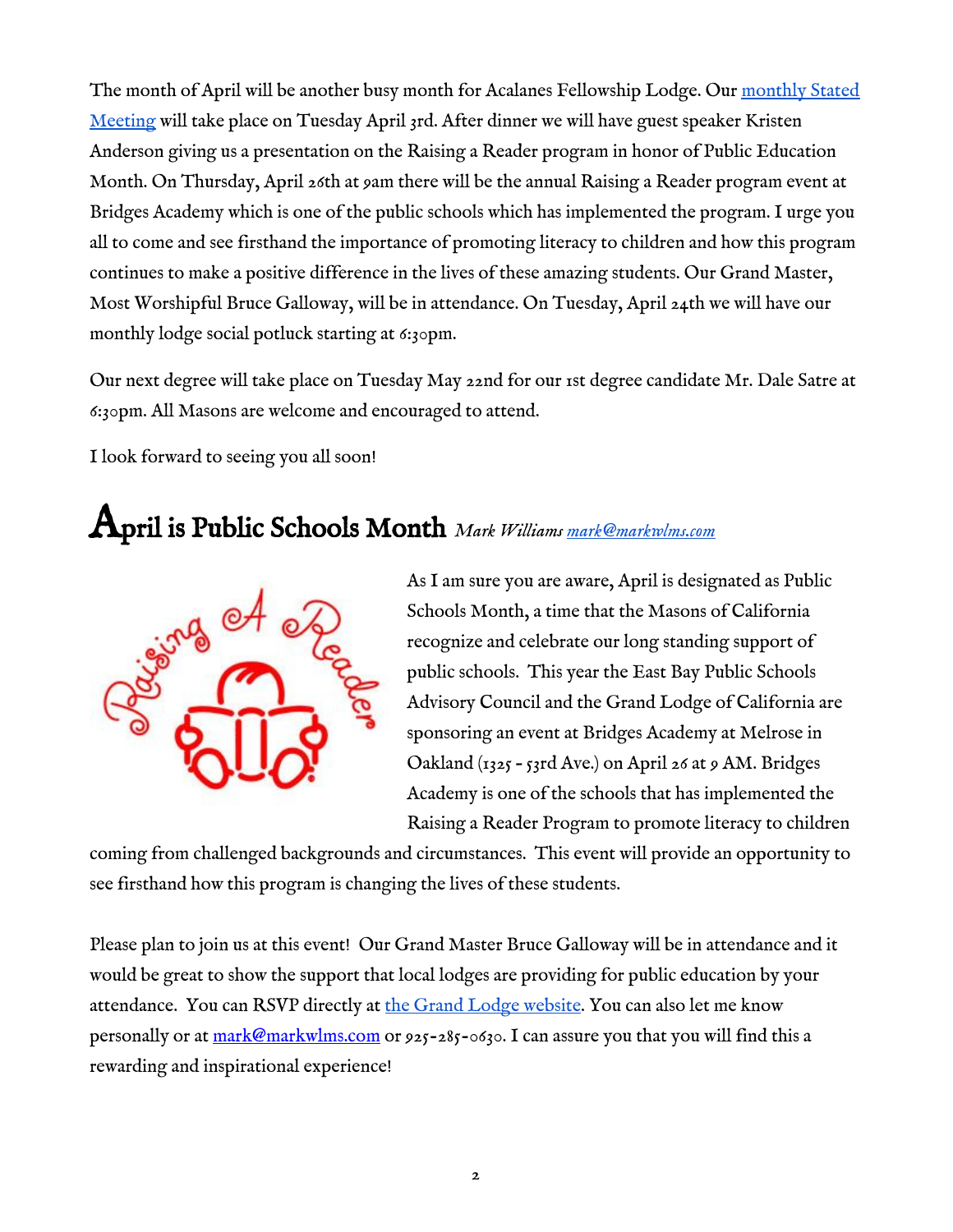I would also invite you at this time to make a personal contribution to the Grand Lodge Elementary School Literacy Fund that supports the Raising a Reader program in schools like Bridges Academy at Melrose. Studies show that if a child can't read at grade level by third grade, it's virtually impossible for him or her to ever catch up. We proudly support Raising A Reader, which helps children and their families develop strong literacy habits that impact their comprehension, vocabulary, and listening skills - breaking multigenerational cycles of illiteracy. This program can't currently reach all the kids in California who need it. Our goal is to double the program to 1,000 classrooms - and ensure more young Californians can look forward to a brighter future.

Please go to: <https://freemason.webconnex.com/contribute>to make your tax deductible contribution. On the contribution page please designate the Elementary School Literacy Fund. Again this year our brother Jeff Boschert has offered a matching donation challenge! Jeff will match the personal donations of brothers from our lodge up to \$500. Let's make sure that we match Jeff's generous offer to facilitate a total donation of \$1000 or more from the brothers of Acalanes Fellowship Lodge #480. Our contributions can make a significant difference!

I am looking forward to seeing you on April 26, 9 AM, at Bridges Academy at Melrose in Oakland!

## From the Secretary's Desk *-Fred Lezak, Secretary [secretary@acalanesfellowship.com](mailto:secretary@acalanesfellowship.com)*

The other day I was watching the news and skipping through some of the news commentary channels. So much of the news and commentary is about politics and I was struck with the feeling that everyone seems to hate everyone else. And that the old values of public civility and just being kind and nice toward other people must be dead. But then I went to my local supermarket and the cashier smiled and wished me a good day. And the receptionist at the doctor's office took the time to joke with me. And the person on the stationary bike next to me at the Y struck up a conversation with me. Clearly civility stills exists in this world. I believe that it is our assignment to everyday brings civility into someone else's life. We are Masons.

Thank you to those who have already paid dues. There is still a few who have not paid. It is very important that dues be paid on time. You are considered not in good standing until your dues are paid. This affects your rights as a mason including entrance to our lodge and other lodges as well your ability to access other masonic benefits such as Masonic Outreach and the Masonic Homes for you or your family. If you feel that you are unable to pay promptly for any reason, please call either me at (925) 360-4328 or Worshipful Michael Roberts.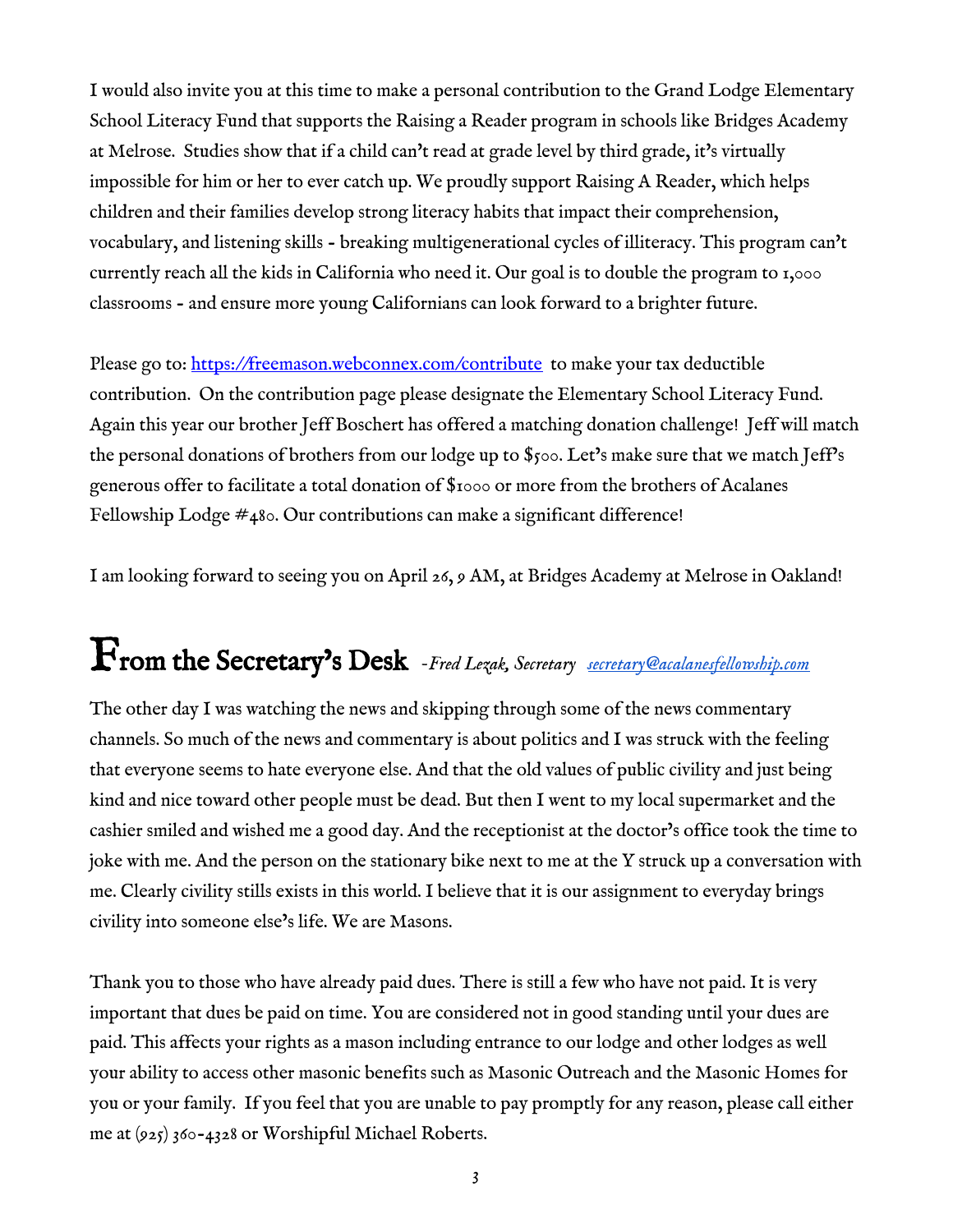As always, you are invited to attend our stated meeting dinner and meeting on the first Tuesday of any month. The feeling of brotherly love and good fun continues to abound. Our ritual work is solid and getting better. This is the time for you to return to lodge if you haven't been for a while. Don't feel embarrassed or shy. We want you back and I can guarantee you will be welcomed. You will thank yourself for attending. If you need a ride, please call me at (925) 360-4328.

## Hall Association *Pete Peterson, Tiler [no2pete@aol.com](mailto:no2pete@aol.com)*

The Hall Association recently went through its annual change of members and election of officers for 2018. Our immediate past Board president, Bob Smith, has been "termed" out of the Hall Association as has Michael Weis and Fred Lezak. Your new Hall Association Board officers are: Pete Peterson – President; Worshipful Harry Burt – Vice President; Bill Smith – Secretary; and, Worshipful Brad Rupert – Treasurer. Worshipful Marion Rogers has returned to the Board for a new term. Garth Korwin and SW Robert Strohmeyer return as Hall Association members.

We have been successful in the past year attracting renters and as a result our rental income has increased a bit. Our lodge will host a "mixer" with the Lafayette Chamber of Commerce at the end of the month, which we hope will lead to more prospective rental customers. The lodge gets a lot of use beyond our monthly Stated Meetings and as a result gets a lot of wear-and-tear that needs constantly monitoring.

The Board focus this year is on making improvements to the kitchen; internal modifications to the lodge to expand storage space not only for our use, but for organizations renting our facility; and, keeping up with maintenance and improvements to our lodge and property to keep it operating smoothly; no small task for an older facility such as ours.

You may have noticed a much cleaner kitchen area as a result of the work done during our recent lodge clean-up day. Your Board is working to resolve a long-term hot water issue with our dishwasher. The area behind the stage area in the lodge room (in the West) has undergone major modifications, not only to make it safer to walk across, but also to add needed storage space for our facility. The fence that we share with the neighboring dentist's office has been replaced and all the shrubbery from that area has been cleaned out. Ongoing patchwork repairs to the parking lot is a constant project. We're keeping an eye on a newly discovered roof leak.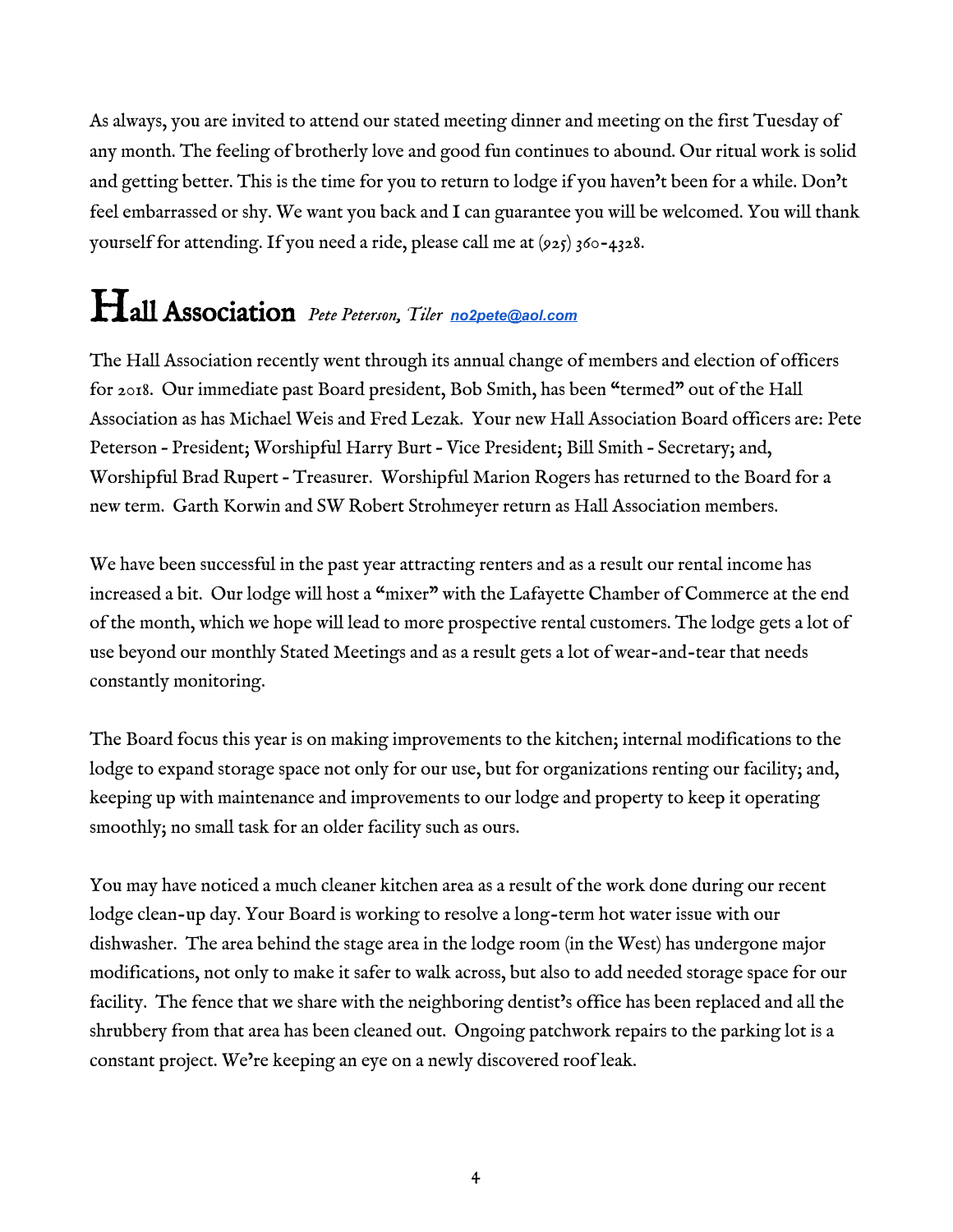As you can see, there is a lot of behind-the-scenes activity that goes on to keep our lodge functioning. We have an unfilled vacancy on the Hall Association and encourage anyone interested to apply. Your welcoming "initiation" consists of a handshake and a glass of wine.



#### 3rd Degree Anniversaries

| Name                  | Raised    | Years |
|-----------------------|-----------|-------|
|                       |           | a MM  |
| John H. Kalivoda      | 4/12/1957 | бт    |
| Peter J. Axtman       | 4/23/1959 | 59    |
| Donald R. Hansen, PM  | 4/21/1959 | 59    |
| Gerald I. Hertz       | 4/19/1966 | 52    |
| Jay J. Newman         | 4/20/1968 | 50    |
| Gary A. Yanes, PM     | 4/18/1973 | 45    |
| Roy Couch             | 4/27/1976 | 42    |
| Donald B. Burnett, PM | 4/11/1978 | 40    |
| Jeffrey A. Fesunoff   | 4/30/2002 | 16    |
| Russell J. Chapman    | 4/29/2003 | 15    |
| <b>B.</b> Ryder Brose | 4/28/2007 | II    |
| Mark A. Williams      | 4/30/2011 | 7     |



#### Birthdays

Please join us in wishing our brethren very happy birthdays this month.

| George H. Konstantopoulos, PM | April 6   |
|-------------------------------|-----------|
| Alan L. Sherman               | April $7$ |
| Edward A. Stack, Jr.          | April $7$ |
| Robert L. Polvi               | April 10  |
| Richard G. Keihner            | April 11  |
| Donald K. Chambers            | April 14  |
| Thomas E. Riley, III, PM      | April 15  |
| James R. Barley               | April 16  |
| Frederick T. Lezak, Jr.       | April 17  |
| Eldon G. Keefer               | April 20  |
| P G. Korwin                   | April 20  |
| Robert D. Haile               | April 22  |
| Mark A. Williams              | April 23  |
| Timothy L. Wilbur             | April 24  |
| Otis Simonsen, PM             | April 26  |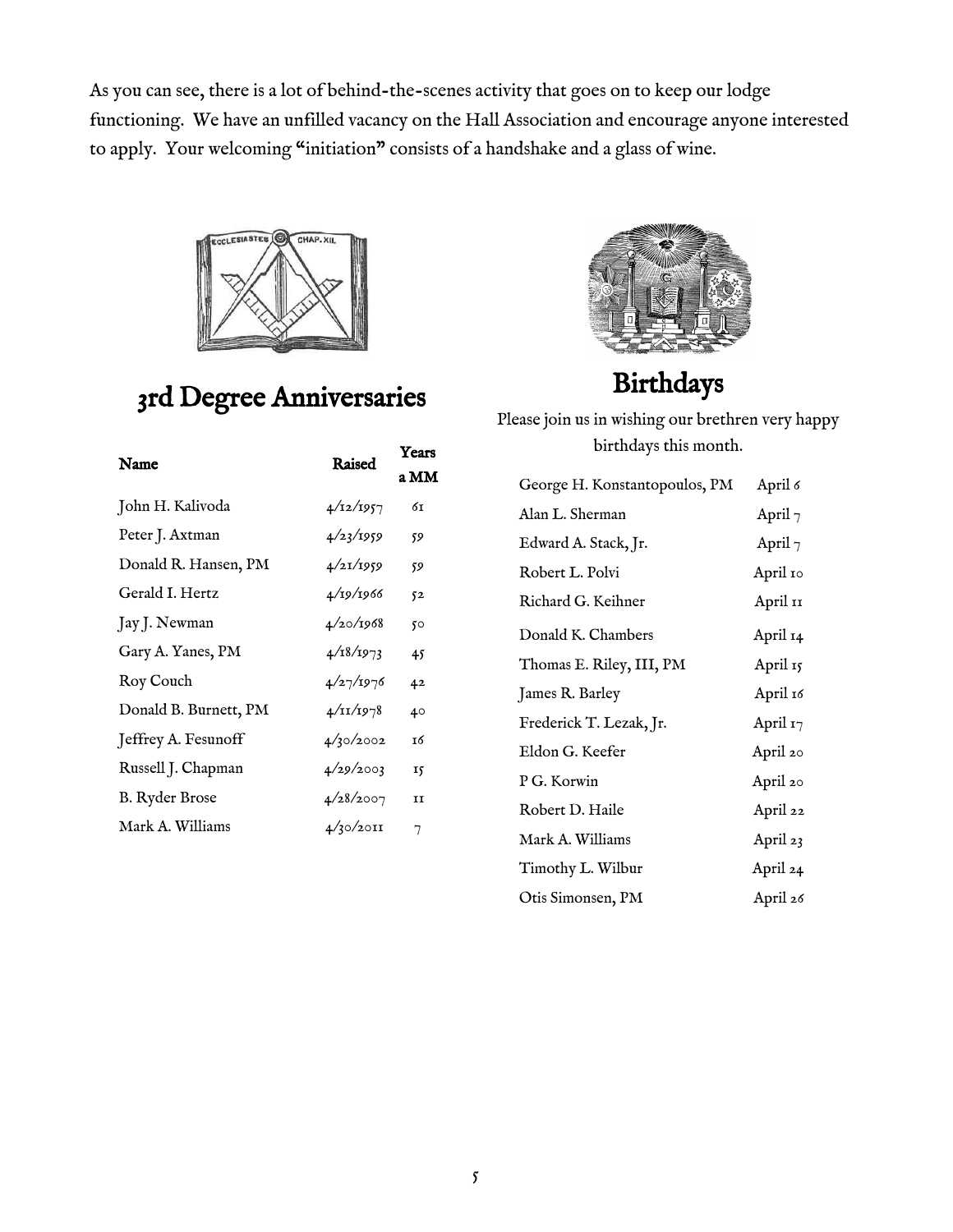## Musical Moment *- John Minagro, Junior Deacon*

*[jrdeacon@acalanesfellowship.com](mailto:jrdeacon@acalanesfellowship.com)*

*Throughout my life I have felt inspiration from the words of various scriptures, but I've also been profoundly moved by the words and music of songs, even Broadway songs.*

*Included below is a link where you can go online to listen to the piece and enjoy the marriage of word and music, which always deepens its spiritual message. I would also encourage you to read, or better yet listen to each song at least 3 times — all at once, or over the course of the month — allowing the words, music, and their effects of inspiration and joy to sift upon your mind and being.*

April brings us two major spiritual holidays, Passover (March 30 – April 7) and Easter (April 1), and with this in mind our song for April is one that is more overtly religious and more ecumenically spiritual. It's a simple song really, called "A Simple Song" from "MASS: A Theatre Piece for Singers, Players, and Dancers" a musical theater work composed in 1971 by Leonard Bernstein a Jewish composer who wrote a Catholic mass, and lyricist Stephen Schwartz who employed the Latin word "Lauda" (praise) along with familiar phrases from Psalm 121 in Jewish scripture.

#### A Simple Song

Music: Leonard Bernstein Lyrics: Stephen Schwartz

Sing God a simple song Lauda, Laudē Make it up as you go along Lauda, Laudē Sing like you like to sing God loves all simple things For God is the simplest of all For God is the simplest of all

I will sing the Lord a new song To praise Him, to bless Him, to bless the Lord I will sing His praises while I live All of my days.

Blessed is the man who loves the Lord Blessed is the man who praises Him Lauda, Lauda, Laudē And walks in His ways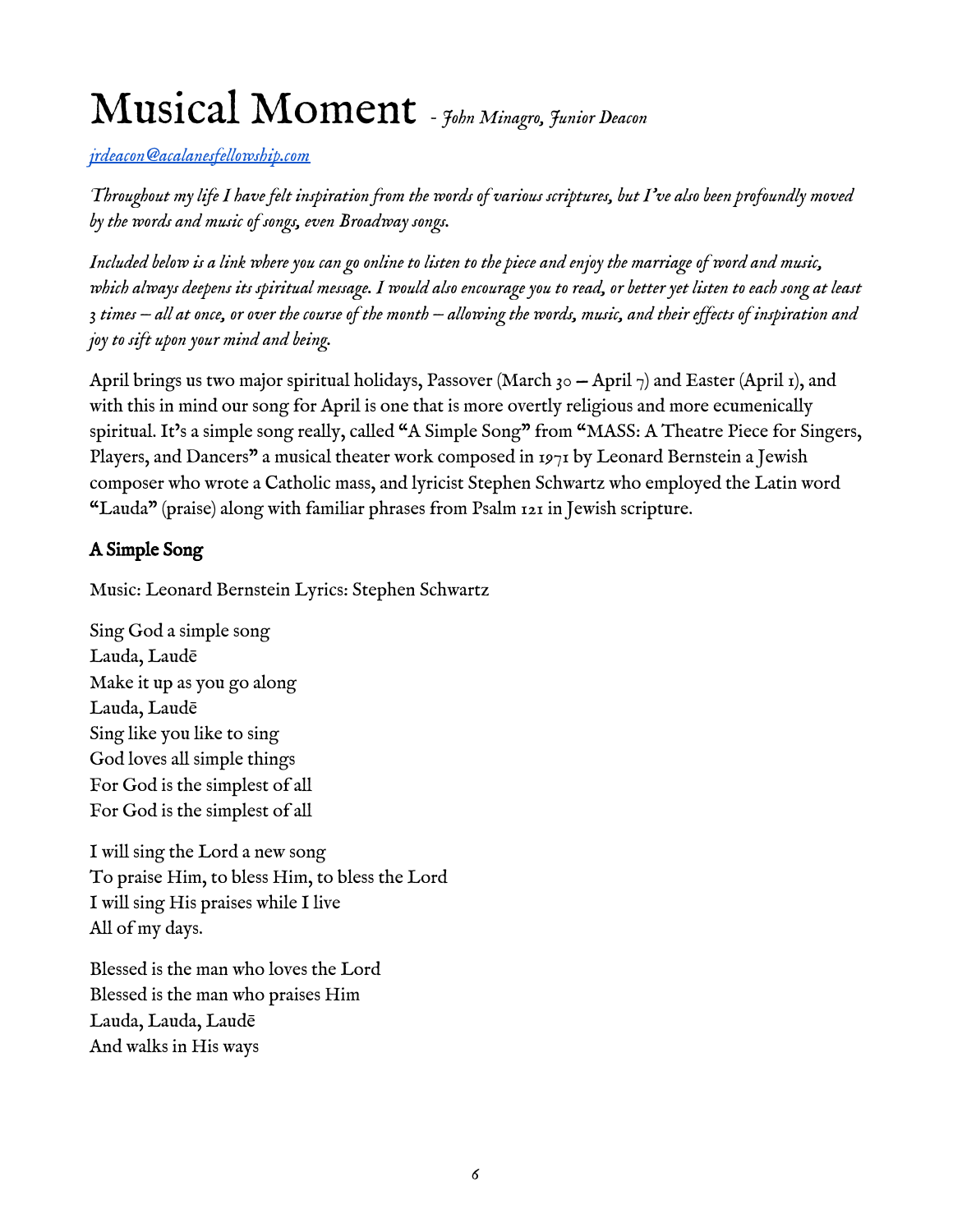I will lift up my eyes To the hills from whence comes my help I will lift up my voice to the Lord Singing Lauda, Laudē

For the Lord is my shade Is the shade upon my right hand And the sun shall not smite me by day Nor the moon by night Blessed is the man who loves the Lord Lauda, Lauda, Laudē And walks in His ways

Lauda, Lauda, Laudē Lauda, Lauda di da di day All of my days.

You can listen to Alan Titus singing it here: <https://www.youtube.com/watch?v=4a4naYEHUZs>



#### Contact Us…

Michael Roberts, PM Master [master@acalanesfellowship.com](mailto:master@acalanesfellowship.com)

Robert Strohmeyer Senior Warden [srwarden@acalanesfellowship.com](mailto:srwarden@acalanesfellowship.com)

Adam Hanin Junior Warden [jrwarden@acalanesfellowship.com](mailto:jrwarden@acalanesfellowship.com)

David Kreutzinger **Treasurer** [treasurer@acalanesfellowship.com](mailto:treasurer@acalanesfellowship.com)

Fred Lezak

**Secretary** [secretary@acalanesfellowship.com](mailto:secretary@acalanesfellowship.com)

Tom Riley, PM Chaplain [chaplain@acalanesfellowship.com](mailto:chaplain@acalanesfellowship.com)

Hall Association / Rentals [hallassociation@acalanesfellowship.com](mailto:hallassociation@acalanesfellowship.com)

Webmaster [webmaster@acalanesfellowship.com](mailto:webmaster@acalanesfellowship.com)

Trestleboard [trestleboard@acalanesfellowship.com](mailto:trestleboard@acalanesfellowship.com)

Acalanes Fellowship Lodge P.O. Box 1, Lafayette, CA 94549  $(925) 284 - 7815$